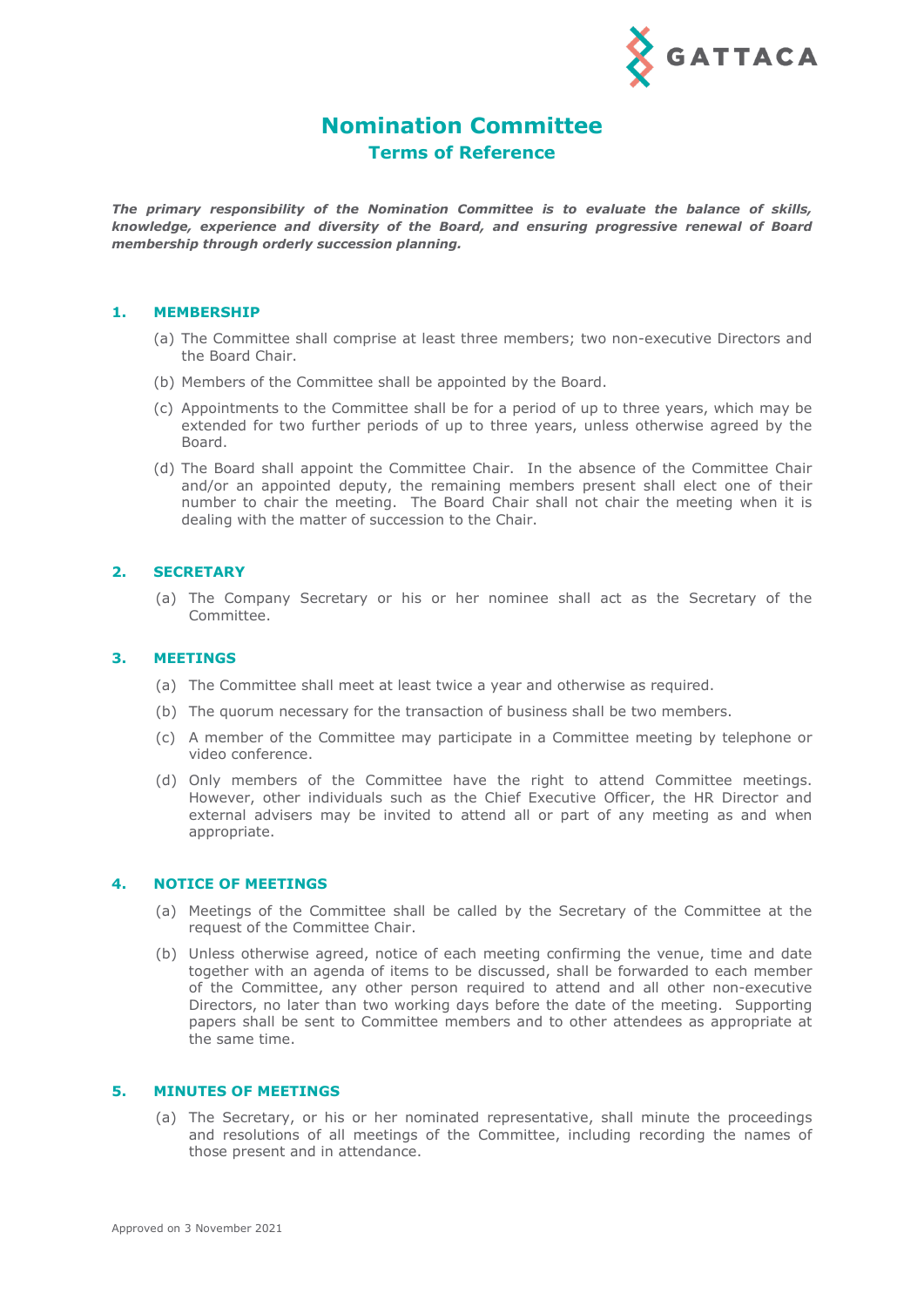

- (b) The Chair shall ascertain, at the beginning of each meeting, the existence of any conflicts of interest and minute them accordingly.
- (c) Draft Minutes of Committee meetings shall be circulated promptly to all members of the Committee and once agreed, to all members of the Board, unless in the opinion of the Committee Chair it would be inappropriate to do so.

## **6. DUTIES**

#### **(a) Responsibilities and powers:**

The Committee shall be responsible for the following in connection with appointments to the Board and Management Board positions:

- (i) identify and nominate for the approval of the Board, candidates to fill Board vacancies as and when they arise, save that the appointment as Chair or Chief Executive Officer shall be matters for the Board;
- (ii) establish a formal, rigorous and transparent procedure for the appointment of new Directors to the Board, based on merit measured against objective criteria. Prior to the appointment of a Director, the proposed appointee should be required to disclose any other business interests that may result in a conflict of interest and be required to report any future business interests that could result in a conflict of interest;
- (iii) before making an appointment, evaluate the balance of skills, knowledge, experience and diversity on the Board and, in light of this evaluation, prepare a description of the role and capabilities required for a particular appointment. In identifying suitable candidates the Committee shall:
	- a. use open advertising or the services of external advisors to facilitate the search;
	- b. consider candidates from a wide range of backgrounds; and
	- c. consider candidates on merit against objective criteria and with due regard fort he benefits of diversity on the Board, including gender, taking care that appointees have enough time available to devote to the position;
- (iv) approve the appointment of members of the Management Board who are not Executive Directors;
- (v) review annually the time required from a non-executive director. Performance evaluation should be used to assess whether non-executive directors are spending sufficient time in fulfilling their duties;
- (vi) for the appointment of the Chair, prepare a job specification, including an assessment of the time commitment expected, recognising the need for availability in the event of crises;
- (vii) ensure plans are in place for orderly succession for the Board and Management Board, taking into account the challenges and opportunities facing the Company and the skills and expertise therefore needed, reporting to the Board regularly;
- (viii) regularly review the structure, size and composition (including the skills, knowledge, experience, diversity and independence of the Board) and recommend any necessary changes to the Board;
- (ix) review the results of the Board evaluation process that relate to the composition of the Board and any training of development needs of directors;
- (x) keep under review the leadership needs of the Company, both executive and nonexecutive, with a view to ensuring the continued ability of the Company to compete effectively in the marketplace;
- (xi) ensure that on appointment to the Board, Non-Executive Directors receive a formal letter of appointment setting out clearly what is expected of them in terms of time commitment, committee services and involvement outside Board meetings;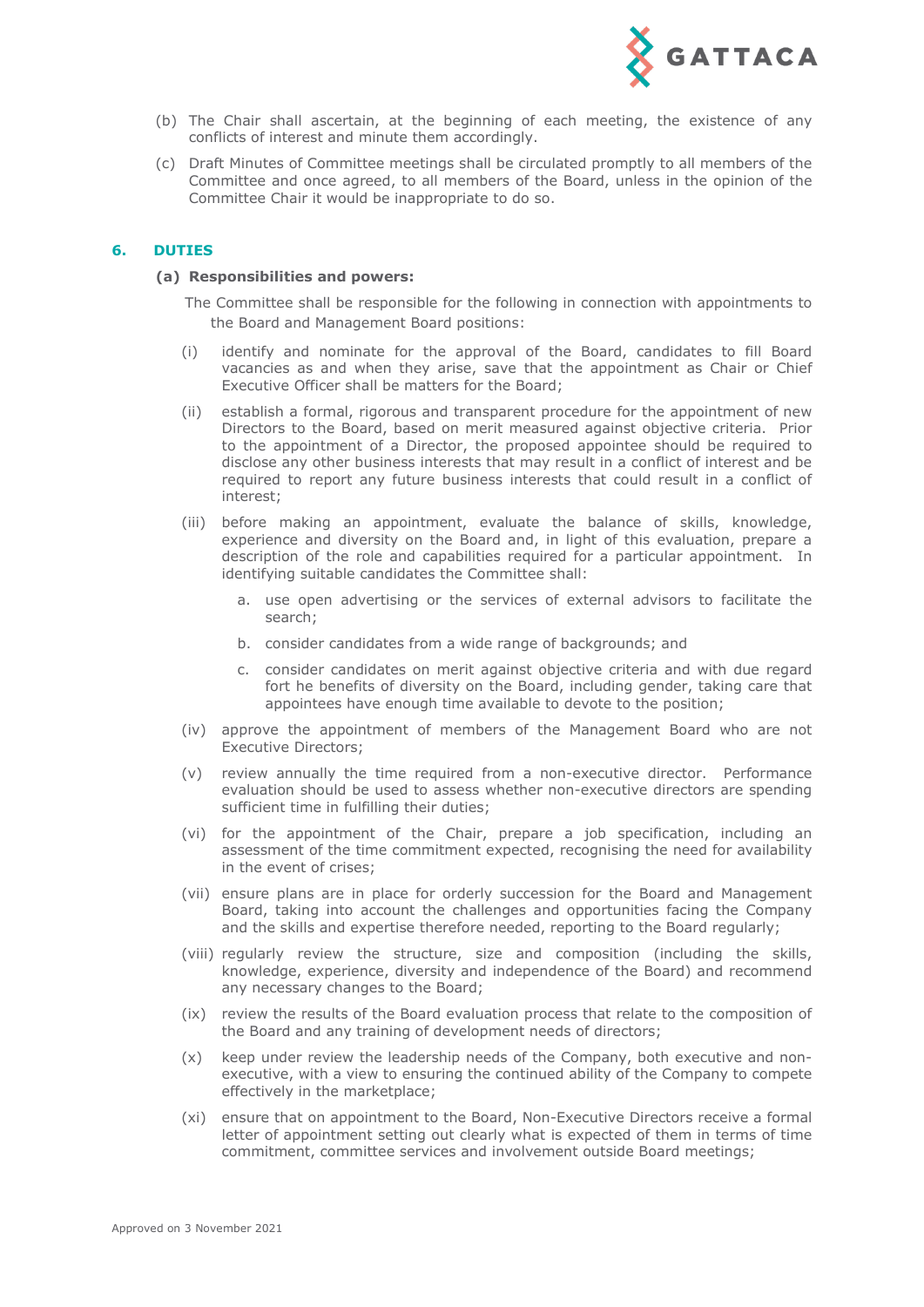

- (xii) consider and make recommendations to the Board about the reappointment of any independent Non-Executive Director at the conclusion of their specified time of office or retiring in accordance with the Company's Articles;
- (xiii) consider and make recommendations to the Board on any matter relating to the continuation in office of any Director at any time;
- (xiv) consider and make recommendations to the Board on the composition of the Remuneration Committee; and
- (xv) The Committee shall make recommendations to the Board concerning:
	- a. suitable candidates for the role of senior independent director;
	- b. membership of the audit and remuneration committees, and any other Board committees as appropriate, in consultation with the Chair of those committees;
	- c. the re-appointment of any non-executive director at the conclusion of their specified term of office having given due regard to their performance and ability to continue to contribute to the Board in light of their knowledge, skills and experience required;
	- d. the re-election by shareholders of directors under the annual re-election provides in the Company's articles of association, having due regard to their performance and ability to continue to contribute to the Board in light of the knowledge, skills and experience required and the need for progressive refreshing of the Board; and
	- e. any matters relating to the continuation in office of any director at any time including the suspension or termination of service of an Executive Director as an employee of the Company subject to the provisions of the law and their service contract having taken legal advice, as appropriate.

#### **(b) Reporting Responsibilities**

- (i) The Committee Chair shall report to the Board on its proceedings after each meeting on all matters within its duties and responsibilities.
- (ii) The Committee shall make whatever recommendations to the Board it deems appropriate on any area within its remit where action or improvement is needed.
- (iii) The Committee shall compile a report to shareholders on its activities to be included in the Company's Annual Report including the number of, and attendance by members at, Committee meetings.
- (iv) The Committee shall make its terms of reference publicly available and review these terms of reference on a regular basis and, if necessary, make recommendations to the Board for their amendment.

### **(c) Other Matters**

- (i) The Committee shall give due consideration to laws and regulations, the provisions of the QCA Code of Corporate Governance, the UK Corporate Governance Code (with which the Board seeks to comply, where appropriate for the Group, on a voluntary basis) and the requirements of the AIM Rules and associated guidance as appropriate.
- (ii) The Committee shall oversee any investigation of activities which are within its terms of reference and act as a court of the last resort.
- (iii) At least once a year, the Committee shall review its own performance, constitution and terms of reference to ensure it is operating at maximum effectiveness and recommend any changes it considers necessary to the Board for approval.
- (iv) The Committee Chair shall attend the Company's Annual General Meeting prepared to respond to any shareholder questions on the Committee's activities.